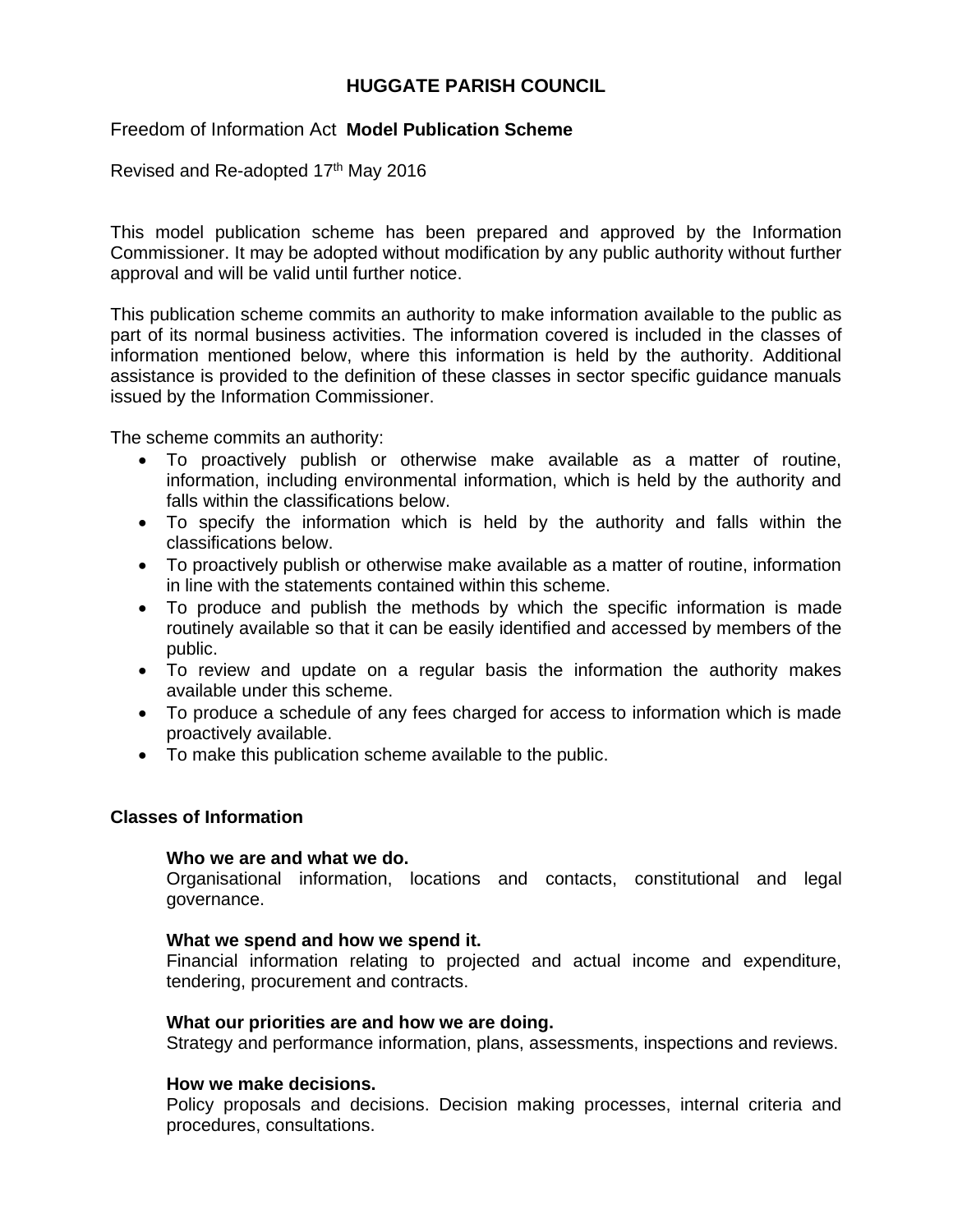## **Our policies and procedures.**

Current written protocols for delivering our functions and responsibilities.

#### **Lists and Registers.**

Information held in registers required by law and other lists and registers relating to the functions of the authority.

#### **The Services we Offer.**

Advice and guidance, booklets and leaflets, transactions and media releases. A description of the services offered.

The classes of information will not generally include:

- Information the disclosure of which is prevented by law, or exempt under the Freedom of Information Act, or is otherwise properly considered to be protected from disclosure.
- Information in draft form.
- Information that is no longer readily available as it is contained in files that have been placed in archive storage, or is difficult to access for similar reasons.

## **The method by which information published under this scheme will be made available**

The authority will indicate clearly to the public what information is covered by this scheme and how it can be obtained.

Where it is within the capability of a public authority, information will be provided on a website. Where it is impracticable to make information available on a website or when an individual does not wish to access the information by the website, a public authority will indicate how information can be obtained by other means and provide it by those means.

In exceptional circumstances some information may be available only by viewing in person. Where this manner is specified, contact details will be provided. An appointment to view the information will be arranged within a reasonable timescale.

Information will be provided in the language in which it is held or in such other language that is legally required. Where an authority is legally required to translate any information, it will do so.

Obligations under disability and discrimination legislation and any other legislation to provide information in other forms and formats will be adhered to when providing information in accordance with this scheme.

## **Charges which may be made for Information published under this scheme**

The purpose of this scheme is to make the maximum amount of information readily available at minimum inconvenience and cost to the public. Charges made by the authority for routinely published material will be justified and transparent and kept to a minimum.

Material which is published and accessed on a website will be provided free of charge.